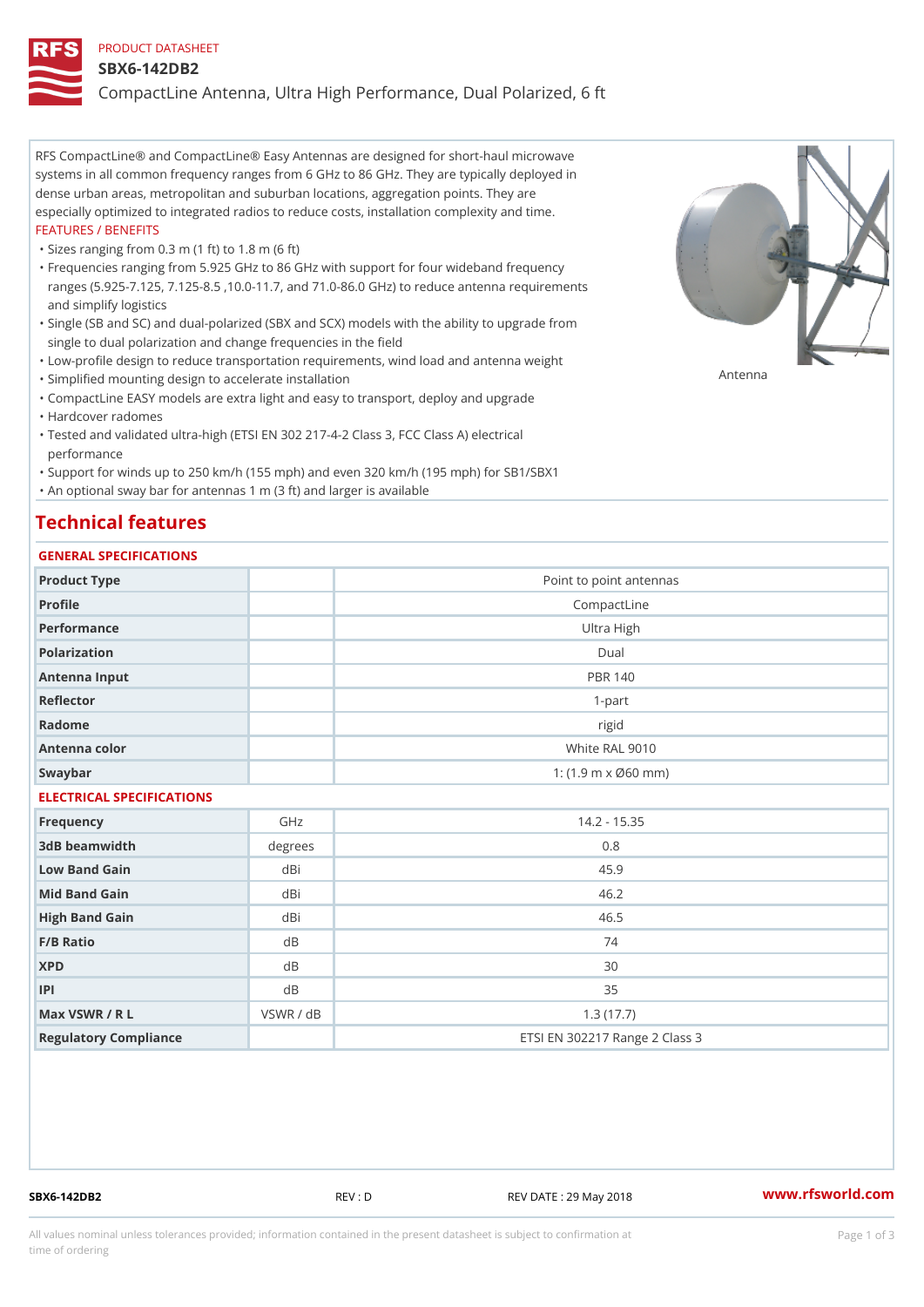## PRODUCT DATASHEET

## SBX6-142DB2

CompactLine Antenna, Ultra High Performance, Dual Polarized, 6 ft

| MECHANICAL SPECIFICATIONS                                                      |              |                                                   |
|--------------------------------------------------------------------------------|--------------|---------------------------------------------------|
| Diameter                                                                       | ft $(m)$     | 6(1.8)                                            |
| Elevation Adjustment                                                           | degrees      | ± 5                                               |
| Azimuth Adjustment                                                             | degrees      | ± 5                                               |
| Polarization Adjustment                                                        | degrees      | ± 5                                               |
| Mounting Pipe Diameter<br>minimum                                              | $mm$ (in)    | 114(4.5)                                          |
| Mounting Pipe Diameter<br>maximum                                              | $mm$ (in)    | 114(4.5)                                          |
| Approximate Weight                                                             | kg (lb)      | 90(198)                                           |
| Survival Windspeed                                                             | $km/h$ (mph) | 252 (155)                                         |
| Operational Windspeed                                                          | $km/h$ (mph) | 252 (155)                                         |
| <b>STRUCTURE</b>                                                               |              |                                                   |
| Radome Material                                                                |              | rigid                                             |
| FURTHER ACCESSORIES                                                            |              |                                                   |
| optional Swaybar                                                               |              | 1: SMA-SK-6 (1.9 m x Ø60 mm)                      |
| Further Accessories                                                            |              | SMA-SKO-UNIVERSAL-L : Universal sway bar fixation |
| MOUNTOUTLINE                                                                   |              |                                                   |
| m m<br>$Dimenision_A$<br>(in)                                                  |              | 1900(74.8)                                        |
| m m<br>$Dimension_B$<br>(in)                                                   |              | 910(35.8)                                         |
| m m<br>$Dimension_C$<br>(in)                                                   |              | 362(14.3)                                         |
| $Dim_D - D -$<br>m m<br>$114$ m m (4.5 _ ir ) $\sqrt{$ ii p $\sqrt{$ $\approx$ |              | 416(16.4)                                         |
| m m<br>$Dimension$ = E<br>(i n)                                                |              | 83 (3.3)                                          |
| m m<br>$Dimension_F$<br>(in)                                                   |              | 785 (30.9)                                        |
| m m<br>$D$ imension $_G$                                                       |              | 305 (12)                                          |

SBX6-142DB2 REV : D REV : D REV DATE : 29 May 2018 WWW.rfsworld.com

All values nominal unless tolerances provided; information contained in the present datasheet is subject to Pcapgelio an atio time of ordering